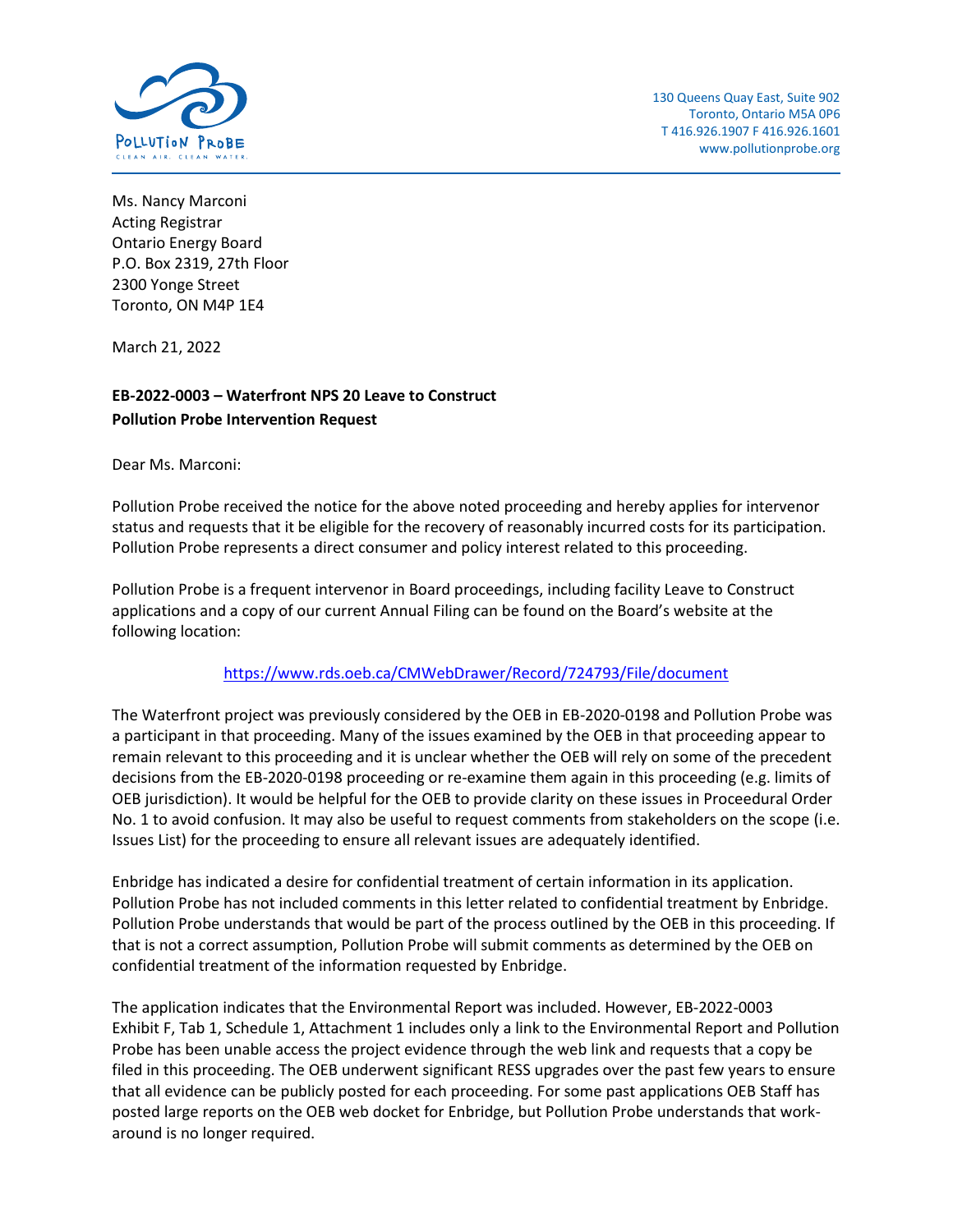

As evidenced in the previous proceeding related to this project, there are significant issues for consideration that may result in the need for an oral hearing (in part or whole). There are additional OEB requirements since the previous proceeding that would also need to be considered (e.g. compliance with the OEB IRP requirements, particularly in relation to the proposed permanent pipeline). Pollution Probe recommends that the decision on an oral hearing be made following the interrogatory phase.

### **Goals and Objectives**

Pollution Probe intends to actively participate in all aspects of this proceeding, including the following aspects. Project costs, capital treatment, routing, project alternatives and Environmental and Socioeconomic issues related to the proposed project. This is a busy multi-use location near the Don River and downtown core. The project area includes critical roadways and recreational infrastructure that is highly traveled and an integrated access point to several other waterfront corridors. This project area is also contaminated both within road allowance and on the adjacent lands. Special consideration is required to mitigate environmental and socio-economic impacts related to the proposed project.

### **Intention to Seek Cost Awards**

Pollution Probe is a not-for-profit charitable organization. We receive individual donations as well as funding for consumer and research projects, such as on community energy planning, future of natural gas and regulated utility innovation, from a variety of public and private sources. Without the prospect of an award of costs, Pollution Probe's ability to participate in the consultation process would not be possible.

Pollution Probe has been an active and valuable participant in proceedings before the Ontario Energy Board and will continue to coordinate its activities, where appropriate, with other parties which represent consumer, municipal and environmental interests in Ontario.

Pollution Probe respectfully requests your acceptance of this request to participate and confirmation that it will be eligible for its costs.

#### **Notice**

Pollution Probe requests that further communications with respect to this matter be sent to:

Michael Brophy Michael Brophy Consulting Inc. Consultant for Pollution Probe 28 Macnaughton Road Toronto, Ontario M4G 3H4 Phone: 647-330-1217 Email: [Michael.brophy@rogers.com](mailto:Michael.brophy@rogers.com)